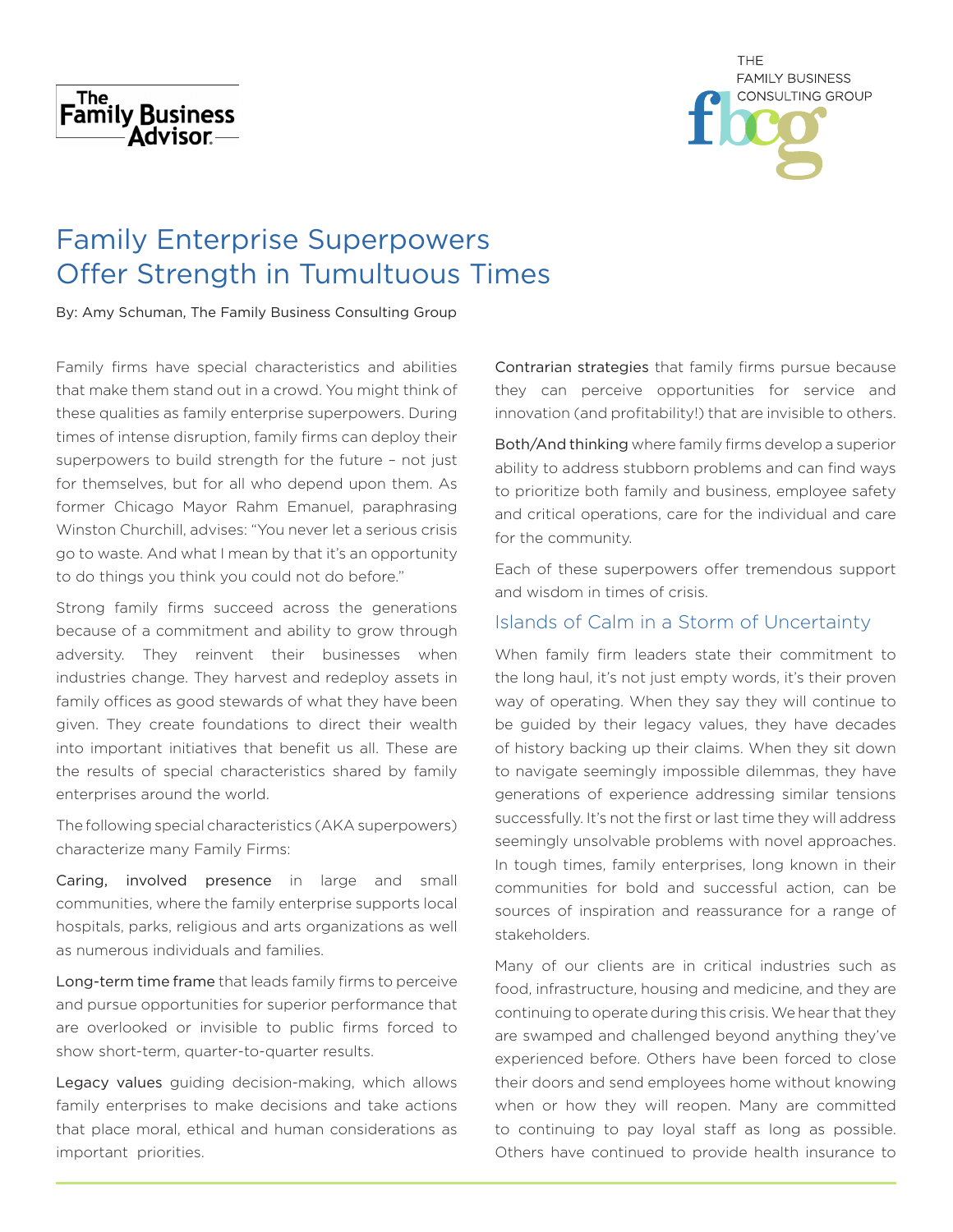furloughed staff. Some have cut their own ownership benefits for the short-term in order to maintain operations and employment. Whatever the details of the situation, all of these organizations have stakeholders looking to them for information about what's coming next and how next steps will be managed.

In their words and actions, leaders and owners of family firms have the opportunity to be islands of caring and calm in this storm. As they take the podium, craft the email message, open the zoom call, or speak directly to anxious community members, these leaders can draw support and wisdom from their unique family enterprise superpowers.

Some of the ways our clients have approached communications with critical stakeholders are listed here in the hope that you will benefit from the success of others.

- Establish a regular time and format for communications to create dependability in a time of unpredictability. Consider a weekly or even daily call or email to stakeholders. One of our clients has been holding morning stand-up meetings for 30 minutes at the start of each day, to provide updates and presence for a workforce working remotely for the first time.
- Set a tone of calm, hope and practicality, combined with realism and honesty. Include stories and images as well as facts and numbers. Speak to people's head and hearts, in a way that is optimistically realistic. Inspire with lessons from your history that demonstrate proven competence.
- Draw a clear line between your actions and your stated values. Although the connection is obvious to you, it may need to be made explicit to others.
- When communicating with family shareholders, emphasize the special advantages of being private and ways you are taking advantage of a long-term perspective. Share the actions and accomplishments of the leadership team, whether it's in the Family Office or operating business, to reassure owners, especially those that may be dependent on dividend streams to support their lifestyle.
- Use existing Family Councils or other family

governance structures in support of family communication and cohesion. Your Family Council can help organize ways to keep family members in closer touch with each other. Shareholders not active in the business or governance may feel great love for the enterprise and want to offer support from afar. The Family Council could take this opportunity to be a vehicle for family members to express their support and appreciation to business or family office leaders who are addressing the tough issues of this crisis.

#### Stay Strong to Stay Calm

You can only take advantage of your superpowers if you make time to take care of yourself and keep yourself strong, calm and healthy. It appears that this crisis is not a sprint, it is a marathon. Here are a few concrete actions we've seen others take to stay strong and positive for the long term:

- Prioritize physical exercise, regular meditation, time in nature and/or other spiritual practice so you can be stay grounded and strong for others.
- Even as you respond to emerging, urgent demands, do your best to preserve time and attention for the long term. Continue your work on important/ not urgent issues such as mentoring future leaders, drawing lessons from the current situation and spending quiet time with loved ones.
- Whatever lifts your spirits, makes you smile or laugh – make time for it! Be on the lookout for small opportunities to pause and be grateful for everything that is going well at this moment. Make a quick phone call to someone that will give you an encouraging, loving response. Nurture your internal landscape with positive, energizing thoughts and images as much as possible.

## Treasuring Each Day, a Personal Note

#### *Teach us to treasure each day, that we may open our hearts to Your wisdom.*

This beautiful interpretation of Psalm 90.12 popped into my mind during my morning meditation this week, and I knew it was a key to finding some peace and grounding during this difficult time. I realized that I have been regularly taking several simple actions to manage the